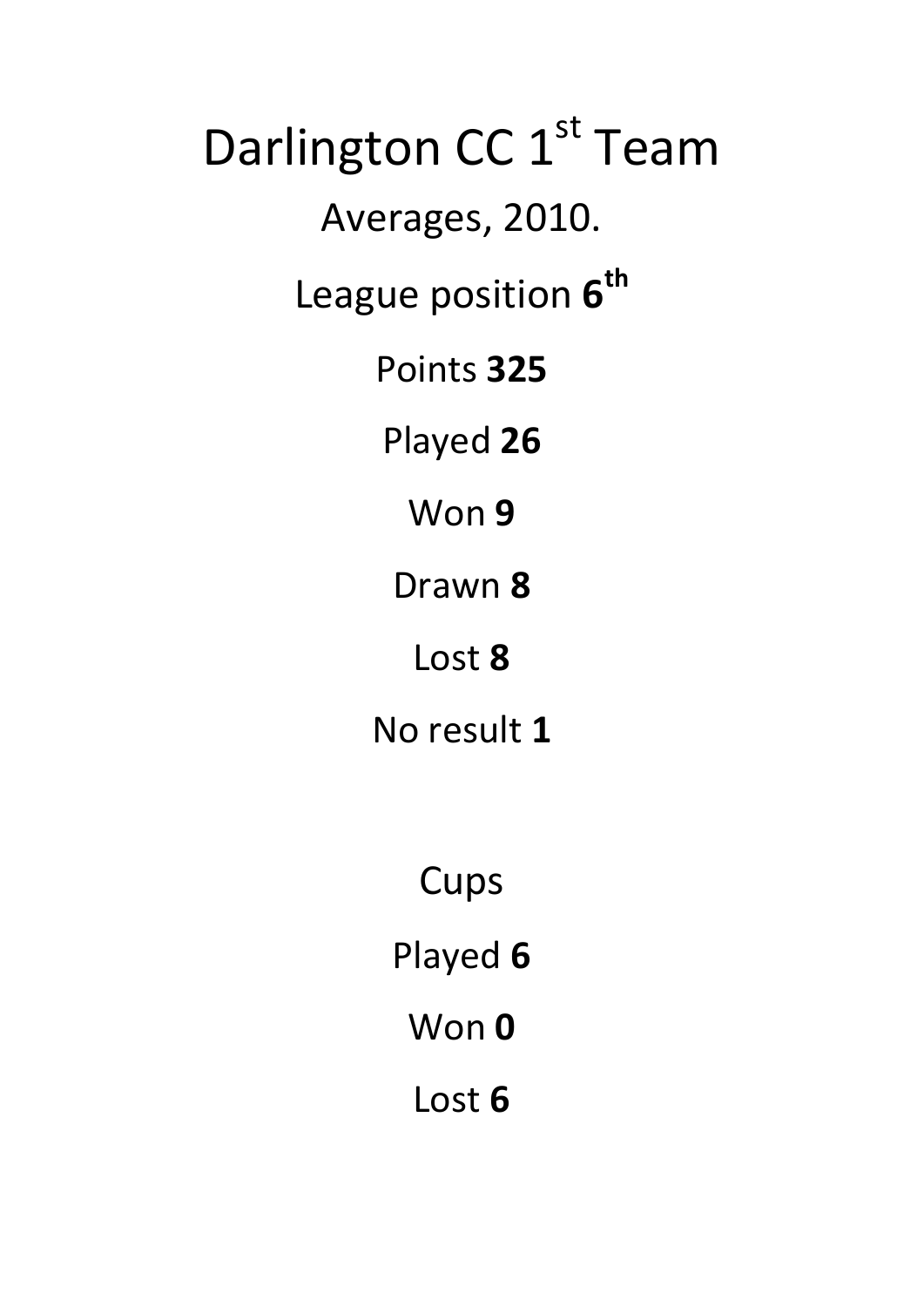# League Batting

|                   | Games | Inns | N/O | Runs | High<br>score | 50s            | 100s         | Ave   |
|-------------------|-------|------|-----|------|---------------|----------------|--------------|-------|
| <b>Tariq Aziz</b> | 26    | 26   | 2   | 1073 | 119*          | 6              | 3            | 44.71 |
| Doug Mulholland   | 25    | 24   | 10  | 586  | $72*$         | 3              | 0            | 41.86 |
| Daniel Hodgson    | 23    | 23   | 0   | 663  | 80            | 6              | $\mathbf{0}$ | 28.83 |
| Liam Coates       | 26    | 26   | 2   | 666  | 68            | 3              | $\mathbf 0$  | 27.75 |
| Lee Hutton        | 18    | 18   | 1   | 445  | $97*$         | $\overline{2}$ | $\mathbf 0$  | 26.18 |
| James Dobson      | 26    | 22   | 6   | 271  | 38            | $\mathbf 0$    | 0            | 16.94 |

Also Batted

|                        | Games          | Inns           | N/O            | Runs        | H/S         | 50s          | 100s         | Ave                      |
|------------------------|----------------|----------------|----------------|-------------|-------------|--------------|--------------|--------------------------|
| Mark Stainsby          | 5              | 3              | $\mathbf{0}$   | 65          | 61          | $\mathbf{1}$ | $\mathbf{0}$ | 21.67                    |
| Sam Hardy              | 5              | $\mathbf{1}$   | $\mathbf 0$    | 21          | 21          | $\mathbf 0$  | $\mathbf{0}$ | 21.00                    |
| James Sutton           | 13             | 8              | $\overline{3}$ | 64          | $33*$       | $\mathbf 0$  | $\mathbf 0$  | 12.8                     |
| Daniel Morgans         | 12             | $\overline{4}$ | $\overline{2}$ | 24          | $10*$       | $\mathbf 0$  | $\mathbf{0}$ | 12.00                    |
| Peter Armstrong        | 26             | 15             | 8              | 78          | $23*$       | $\mathbf 0$  | $\mathbf 0$  | 11.14                    |
| Adam Baldwin           | 4              | $1\,$          | $\mathbf 0$    | 11          | 11          | $\mathbf 0$  | $\mathbf 0$  | 11.00                    |
| Steven Lister          | 14             | 12             | $\overline{2}$ | 107         | 23          | $\mathbf{0}$ | $\mathbf 0$  | 10.7                     |
| Alex Deuchar           | 21             | 10             | $\overline{7}$ | 24          | $8*$        | $\mathbf 0$  | $\mathbf 0$  | 8.0                      |
| Garry Moody            | $\overline{7}$ | $\overline{4}$ | $\mathbf{1}$   | 20          | $11*$       | $\mathbf 0$  | $\mathbf 0$  | 6.67                     |
| Lee Craggs             | 9              | 6              | $\mathbf 0$    | 31          | 25          | $\mathbf 0$  | $\mathbf 0$  | 5.17                     |
| Simon Lee              | 12             | 9              | $\overline{2}$ | 36          | 13          | $\Omega$     | $\Omega$     | 5.14                     |
| <b>Matthew Wheeler</b> | $\mathbf{1}$   | $\mathbf{1}$   | $\mathbf{0}$   | 5           | 5           | $\mathbf 0$  | $\mathbf{0}$ | 5.0                      |
| <b>Grant Sowerby</b>   | $\overline{4}$ | $\mathbf 1$    | $\mathbf 0$    | $\mathbf 0$ | $\mathbf 0$ | $\mathbf 0$  | $\mathbf 0$  | $\mathbf 0$              |
| Thomas Chapman         | $\overline{3}$ | $\mathbf{1}$   | $\mathbf{1}$   | 8           | $8*$        | $\mathbf 0$  | $\mathbf 0$  | $\overline{\phantom{a}}$ |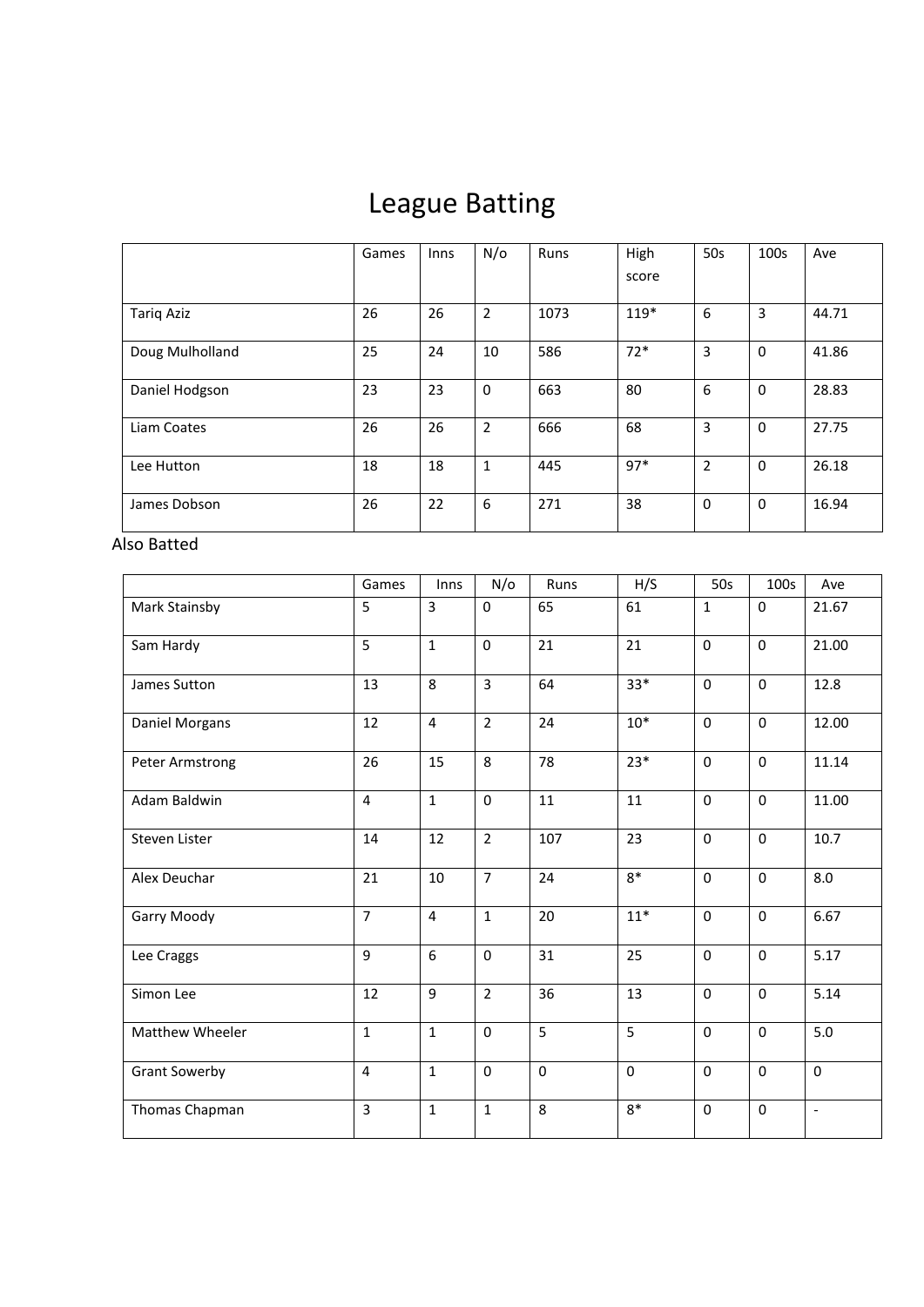### Also played but didn't bat

Andrew Peacock – 3 games

Stanley Clithero – 1 game

Jack Vickerman - 1 game

Callum Lethbridge – 1 game

|                 | Overs | <b>Maidens</b> | Runs | Wickets | <b>Best</b> | 5WH | Econ | Ave   |
|-----------------|-------|----------------|------|---------|-------------|-----|------|-------|
|                 |       |                |      |         |             |     |      |       |
| Doug Mulholland | 345.2 | 62             | 1213 | 64      | 7/75        | 5   | 3.51 | 18.95 |
| Peter Armstrong | 343.4 | 68             | 1046 | 53      | 6/52        | 1   | 3.04 | 19.74 |
| Alex Deuchar    | 178   | 19             | 705  | 27      | 6/47        | 2   | 3.96 | 26.11 |

## League Bowling

#### Also bowled

|                       | Overs          | Maidens      | Runs | Wickets        | Best | 5WH          | Econ | Ave   |
|-----------------------|----------------|--------------|------|----------------|------|--------------|------|-------|
| Sam Hardy             | 8.5            | $\mathbf{1}$ | 42   | 3              | 2/21 | 0            | 4.77 | 14.0  |
| <b>Grant Sowerby</b>  | $\overline{3}$ | $\Omega$     | 16   | $\mathbf{1}$   | 1/16 | $\Omega$     | 5.33 | 16.0  |
| Mark Stainsby         | 11             | $\Omega$     | 75   | 3              | 3/23 | $\Omega$     | 6.82 | 25.0  |
| James Sutton          | 59             | 12           | 233  | 8              | 3/28 | $\Omega$     | 3.95 | 29.13 |
| <b>Tariq Aziz</b>     | 81.4           | 21           | 249  | $\overline{7}$ | 2/45 | $\mathbf 0$  | 3.05 | 35.57 |
| Liam Coates           | 91.1           | 6            | 442  | 8              | 3/44 | $\mathbf 0$  | 4.85 | 55.25 |
| Lee Craggs            | 13             | $\Omega$     | 69   | $\mathbf{1}$   | 1/40 | $\Omega$     | 5.31 | 69.0  |
| <b>Andrew Peacock</b> | 0.3            | $\mathbf 0$  | 6    | $\Omega$       | 0/6  | $\mathbf{0}$ | 12.0 |       |
| Thomas Chapman        | 6              | $\mathbf{1}$ | 25   | $\mathbf 0$    | 0/25 | $\mathbf 0$  | 4.17 |       |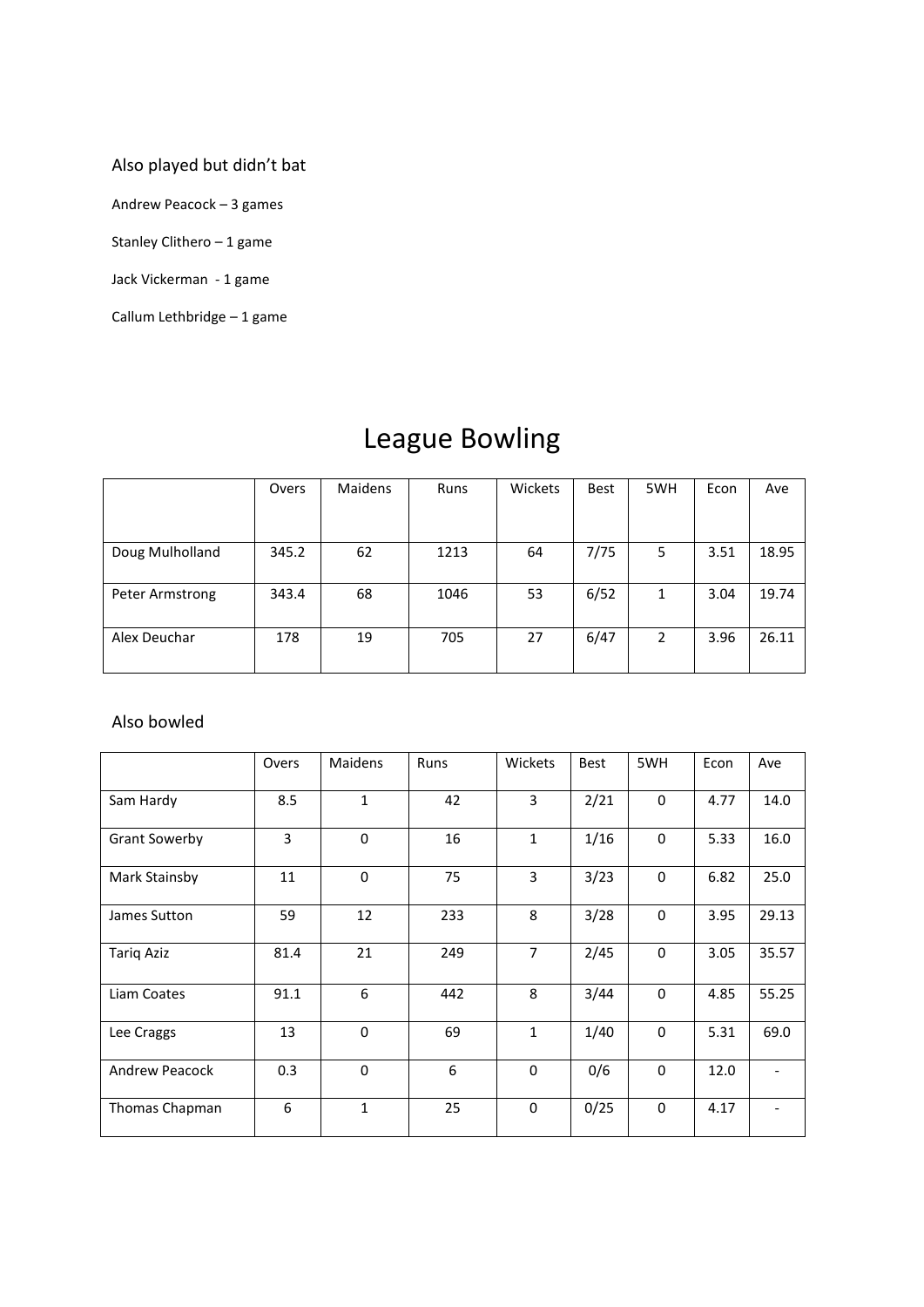# Wicket Keeping - League

|                | Catches | Stumpings | total |
|----------------|---------|-----------|-------|
| Daniel Hodgson | 13      |           | 18    |
| James Dobson   |         |           |       |

# Fielding – League

|                   | Catches | <b>Run Outs</b> | Total |                | Catches        | <b>Run Outs</b> | Total          |
|-------------------|---------|-----------------|-------|----------------|----------------|-----------------|----------------|
| Liam Coates       | 12      | $\Omega$        | 12    | Alex Deuchar   | $\overline{2}$ | $\overline{2}$  | 4              |
| James Dobson      | 11      | $\mathbf{1}$    | 12    | Daniel Morgans | 3              | $\Omega$        | 3              |
| Doug Mulholland   | 9       | $\Omega$        | 9     | Sam Hardy      | $\overline{2}$ | $\mathbf{1}$    | 3              |
| <b>Tariq Aziz</b> | 6       | $\mathbf{0}$    | 6     | Adam Baldwin   | $\overline{2}$ | $\Omega$        | $\overline{2}$ |
| Peter Armstrong   | 6       | $\mathbf{0}$    | 6     | Simon Lee      | $\overline{2}$ | $\Omega$        | $\overline{2}$ |
| James Sutton      | 4       | $\mathbf{1}$    | 5     | Stan Clithero  | 1              | $\Omega$        | 1              |
| Steven Lister     | 4       | $\Omega$        | 4     | Lee Craggs     | $\mathbf{1}$   | $\Omega$        | 1              |
| Lee Hutton        | 4       | $\Omega$        | 4     | Thomas Chapman | 1              | $\Omega$        | 1              |

# Cup Batting

|                   | Games | <b>Inns</b> | N/O | Runs | H/S | Ave   |
|-------------------|-------|-------------|-----|------|-----|-------|
| <b>Tariq Aziz</b> | 6     | 6           | 0   | 102  | 43  | 17    |
| Doug Mulholland   | 6     | 6           | 0   | 95   | 34  | 15.83 |
| Liam Coates       | 6     | 6           | 0   | 94   | 47  | 15.67 |
| James Dobson      | 5     | 5           | 0   | 52   | 18  | 10.4  |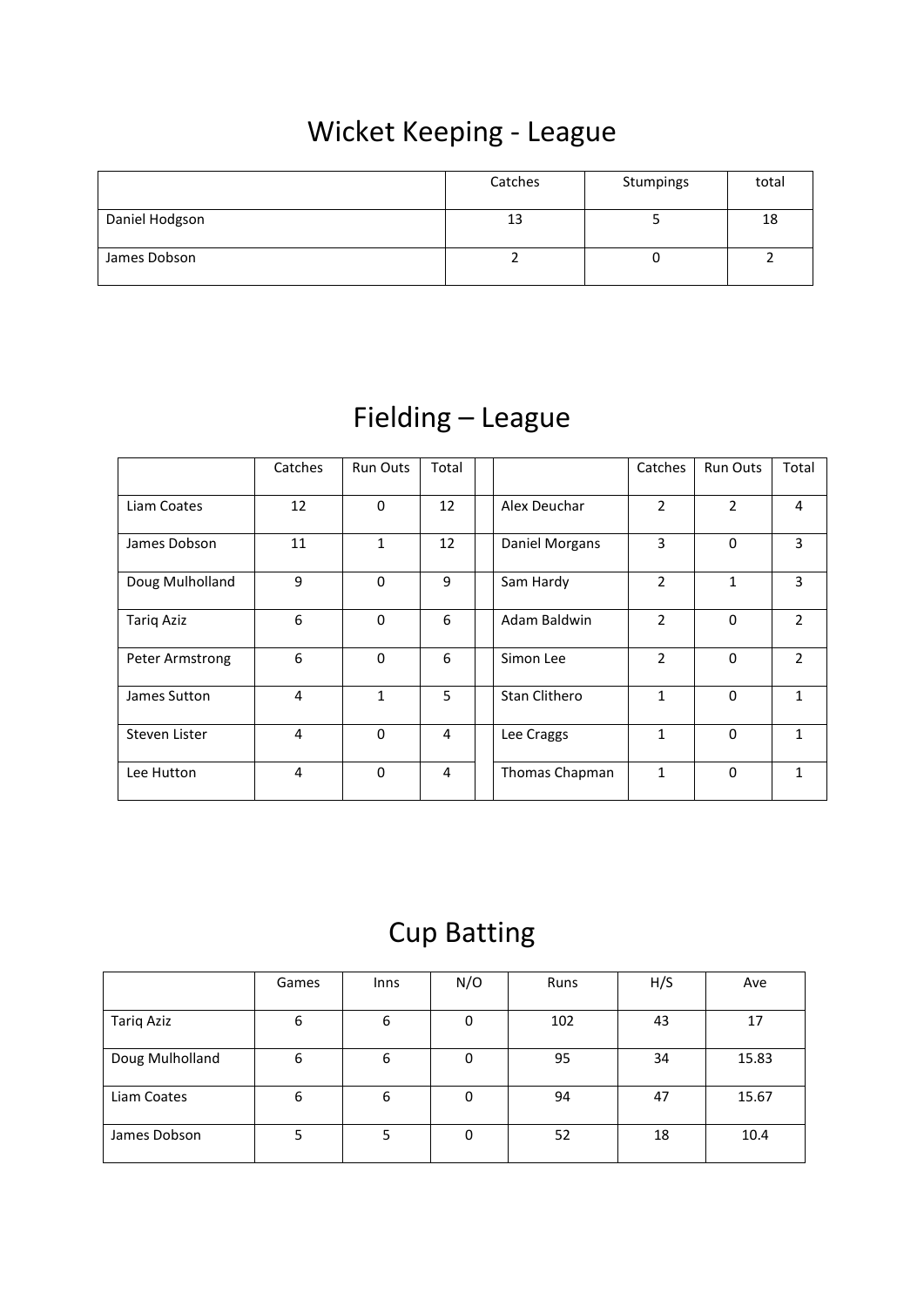### Also Batted in Cup Games

|                 | Games                   | Inns           | N/O            | Runs           | H/S            | Ave                      |
|-----------------|-------------------------|----------------|----------------|----------------|----------------|--------------------------|
| Steven Lister   | $\overline{2}$          | $\overline{2}$ | $\mathbf{1}$   | 34             | 25             | 34.0                     |
| Simon Lee       | $\overline{4}$          | $\overline{4}$ | $\mathbf 0$    | 42             | 13             | 10.5                     |
| Daniel Hodgson  | $\overline{3}$          | $\overline{3}$ | $\mathbf 0$    | 30             | 15             | 10.0                     |
| James Sutton    | $\overline{3}$          | $\overline{3}$ | $\mathbf{1}$   | 14             | 13             | 7.0                      |
| Peter Armstrong | 5                       | $\overline{4}$ | $\mathbf{1}$   | 17             | $12*$          | 5.67                     |
| Alex Deuchar    | 5                       | $\overline{4}$ | $\overline{2}$ | 9              | $5*$           | 4.5                      |
| Thomas Chapman  | $\overline{\mathbf{3}}$ | $\overline{3}$ | $\mathbf{1}$   | 9              | $7*$           | 4.5                      |
| Daniel Morgans  | $\overline{3}$          | $\overline{2}$ | $\mathbf 0$    | 5              | $\overline{4}$ | 2.5                      |
| Matthew Wheeler | $\mathbf{1}$            | $\mathbf{1}$   | $\mathbf 0$    | $\overline{2}$ | $\overline{2}$ | $2.0\,$                  |
| Daniel Lee      | $\mathbf{1}$            | $\mathbf{1}$   | $\mathbf 0$    | $\overline{2}$ | $\overline{2}$ | 2.0                      |
| Garry Moody     | $\mathbf{1}$            | $\mathbf{1}$   | $\mathbf 0$    | $\mathbf{1}$   | $\mathbf{1}$   | 1.0                      |
| Lee Craggs      | $\overline{2}$          | $\overline{2}$ | $\mathbf 0$    | $\mathbf{1}$   | $\mathbf{1}$   | 0.5                      |
| Lee Hutton      | $\mathbf{1}$            | $\mathbf{1}$   | $\mathbf 0$    | $\mathbf 0$    | $\mathbf 0$    | 0.0                      |
| Mark Stainsby   | $\overline{2}$          | $\overline{2}$ | $\overline{2}$ | $\overline{4}$ | $3*$           | $\blacksquare$           |
| Sam Hardy       | $\mathbf{1}$            | $\mathbf{1}$   | $\mathbf{1}$   | $\mathbf{1}$   | $1*$           | $\overline{\phantom{0}}$ |

Also played but didn't bat

Andrew Sturgeon – 1 game

Grant Sowerby – 1 game

Andrew Peacock – 1 game

Daniel Baldwin - 1 game

Shaughn Russell – 1 game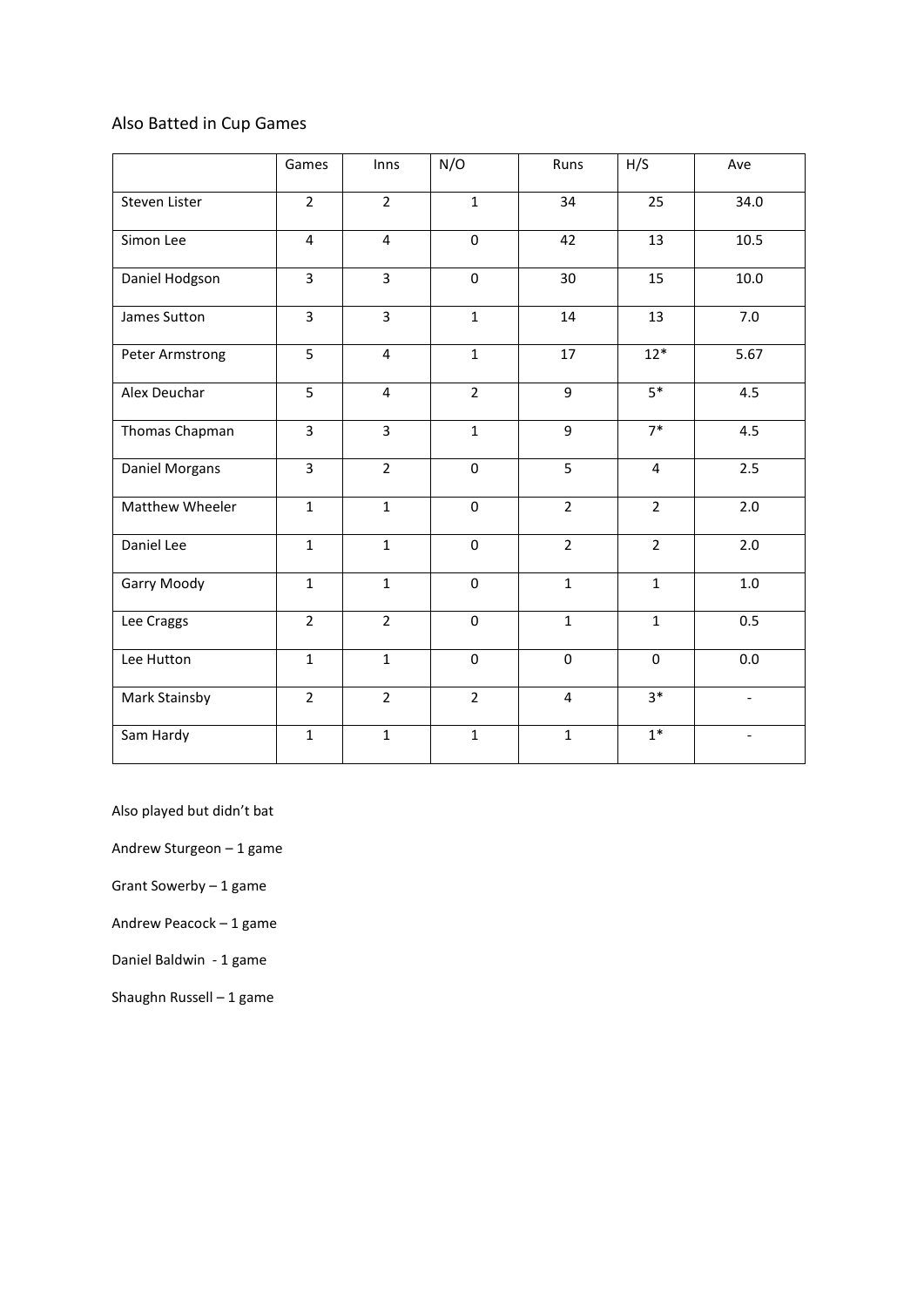# Cup Bowling

|                 | Overs | Maidens | <b>Runs</b> | Wickets | Best | Econ | Ave   |
|-----------------|-------|---------|-------------|---------|------|------|-------|
| Peter Armstrong | 19    | 0       | 122         |         | 3/23 | 6.42 | 17.43 |
| Alex Deuchar    | 20    | 0       | 145         |         | 4/41 | 7.25 | 20.71 |
| Doug Mulholland | 20.1  | 2       | 155         | 4       | 2/42 | 7.67 | 38.75 |

### Also Bowled

|                        | Overs          | Maidens  | <b>Runs</b> | Wickets        | <b>Best</b> | Econ | Ave  |
|------------------------|----------------|----------|-------------|----------------|-------------|------|------|
| James Sutton           | 8.4            | $\Omega$ | 66          | 3              | 2/31        | 7.59 | 22.0 |
| <b>Grant Sowerby</b>   | 4              | $\Omega$ | 27          | $\mathbf{1}$   | 1/27        | 6.75 | 27.0 |
| Liam Coates            | 9              | $\Omega$ | 58          | $\overline{2}$ | 2/15        | 6.44 | 29.0 |
| <b>Tarig Aziz</b>      | 9              | $\Omega$ | 85          | $\mathbf{1}$   | 1/14        | 9.44 | 85.0 |
| <b>Matthew Wheeler</b> | 0.3            | $\Omega$ | 5           | 0              | 0/5         | 10.0 |      |
| Thomas Chapman         | $\overline{2}$ | $\Omega$ | 18          | 0              | 0/18        | 9.0  |      |
| Sam Hardy              | $\overline{2}$ | 0        | 33          | 0              | 0/33        | 16.5 |      |

# Wicketkeeping – Cup Matches

|                 | Catches | Stumpings | Total |
|-----------------|---------|-----------|-------|
| James Dobson    |         |           |       |
| Daniel Hodgson  |         |           |       |
| Andrew Sturgeon |         |           |       |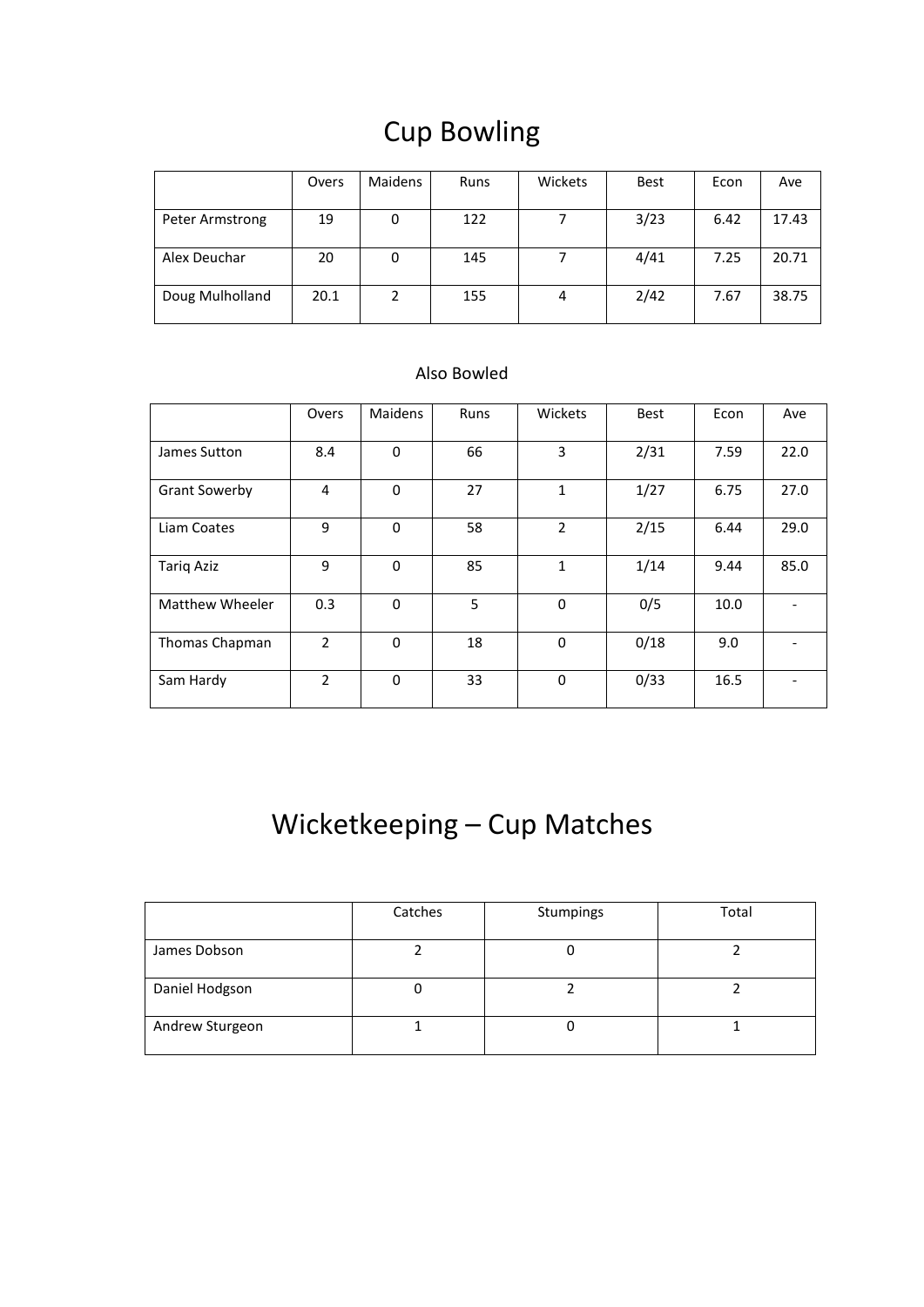### Fielding – Cup Matches

|                 | Catches | <b>Run Outs</b> | Total |                      | Catches | <b>Run Outs</b> | Total |
|-----------------|---------|-----------------|-------|----------------------|---------|-----------------|-------|
|                 |         |                 |       |                      |         |                 |       |
| Peter Armstrong | 2       |                 | 3     | <b>Grant Sowerby</b> |         | 0               |       |
|                 |         |                 |       |                      |         |                 |       |
| Thomas Chapman  |         | 0               |       | Steven Lister        |         | 0               |       |
|                 |         |                 |       |                      |         |                 |       |
| Mark Stainsby   |         | 0               |       | James Sutton         |         | 0               |       |
|                 |         |                 |       |                      |         |                 |       |
| Daniel Morgans  |         | 0               |       | Doug Mulholland      |         | 0               |       |
|                 |         |                 |       |                      |         |                 |       |

### **100s**

- 119\* Tariq Aziz League, Home v Bishop Auckland
- 116 Tariq Aziz League, Away v Guisborough
- 102 Tariq Aziz League, Home v Stokesley

### **50s**

- 97\* Lee Hutton League, Home v Middlesbrough
- 97 Tariq Aziz League, Home v Billingham
- 80 Daniel Hodgson League, Away v Marton
- 72\* Doug Mulholland League, Home v Marske
- 72 Tariq Aziz League, Home v Middlesbrough
- 68 Liam Coates League, Away v Normanby Hall
- 68 Lee Hutton League, Away v Middlesbrough
- 66\* Liam Coates League, Home v Middlesbrough
- 64 Tariq Aziz League, Away v Gt Ayton
- 63 Tariq Aziz League, Home v Thornaby
- 62 Daniel Hodgson League, Home v Normanby Hall
- 61 Daniel Hodgson League, Away v Northallerton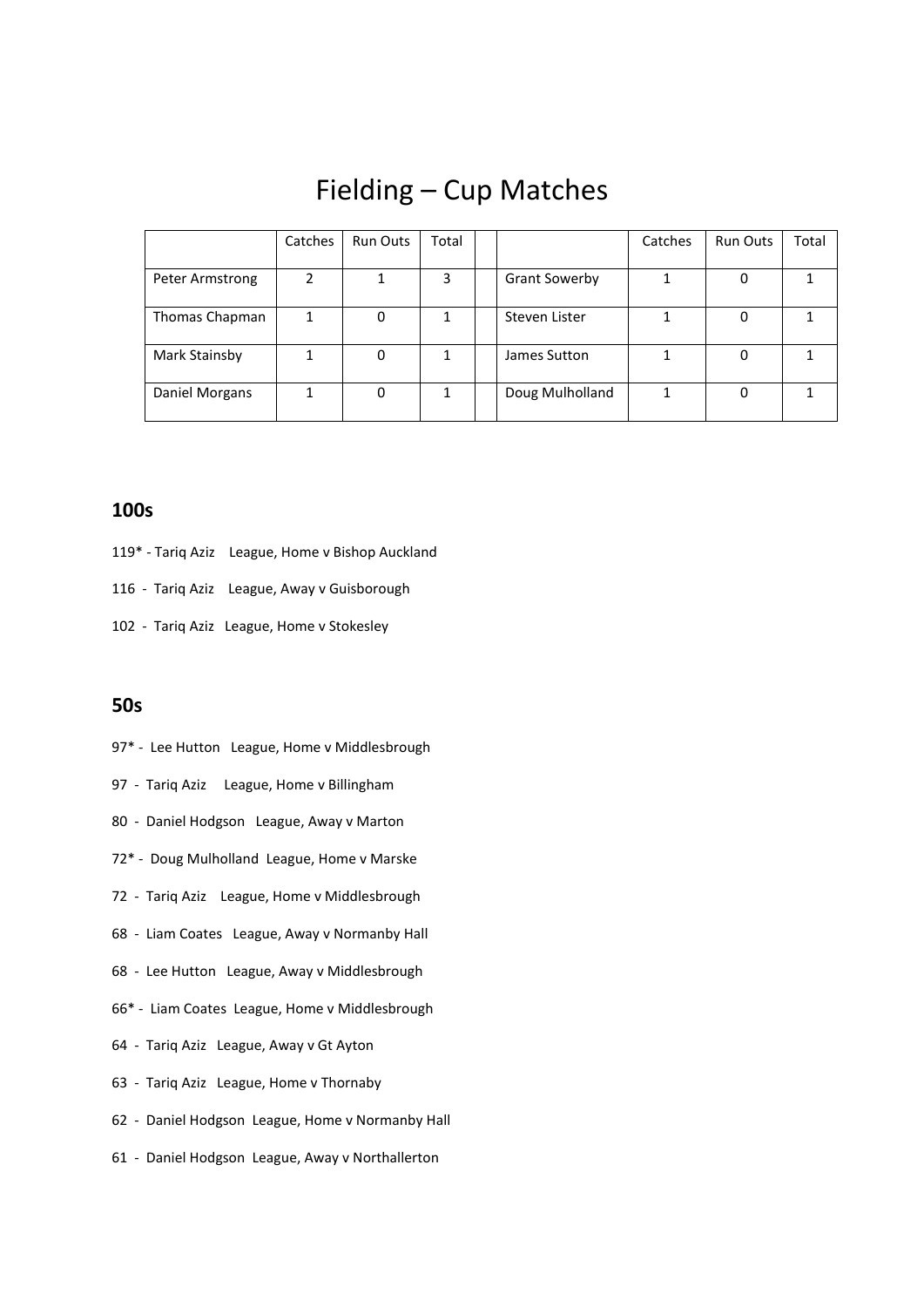- 61 Mark Stainsby League, Away v Marton
- 61 Doug Mulholland League, Home v Normanby Hall
- 57 Daniel Hodgson League, Away v Richmond
- 56 Tariq Aziz League, Home v Normanby Hall
- 56 Daniel Hodgson League, Home v Gt Ayton
- 56 Daniel Hodgson League, Away v Normanby Hall
- 55 Tariq Aziz League, Away v Northallerton
- 53\* Doug Mulholland League Away v Thornaby

### Fastest 50:-

53 balls – Liam Coates - League v Middlesbrough (H)

53 balls – Daniel Hodgson – League v Gt Ayton (H)

#### **Best Partnerships**

 **st wicket** – **128** T. Aziz (72) + L Hutton (97\*) League v Middlesbrough (H) **128** T. Aziz (56) + D. Hodgson (62) League v Normanby Hall (H) **nd wicket** – **133** D. Hodgson (80) + M. Stainsby (61) League v Marton (A) **rd wicket - 106** T. Aziz (102) + L. Coates (57\*) League v Stokesley (H) **th wicket** – **69** L. Hutton (24) + D. Mulholland (48\*) League v Normanby Hall (H) **th wicket** – **91** L. Hutton (68) + D. Mulholland (46\*) League v Middlesbrough (A) **th wicket** – **35** S. Lister (13) + D. Mulholland (31\*) League v Hartlepool (A) **th wicket** – **42** S. Hardy (21) + S. Lister (15) League v Richmond (H) **th wicket** – **28** S. Lister (10) + J. Sutton (33\*) League v Billingham (A) **th wicket** – **48** J. Sutton (33\*) + P. Armstrong ( 23\*) League v Billingham (A) **th wicket** – **12** P. Armstrong (9\*) + A. Deuchar (7\*) League v Hartlepool